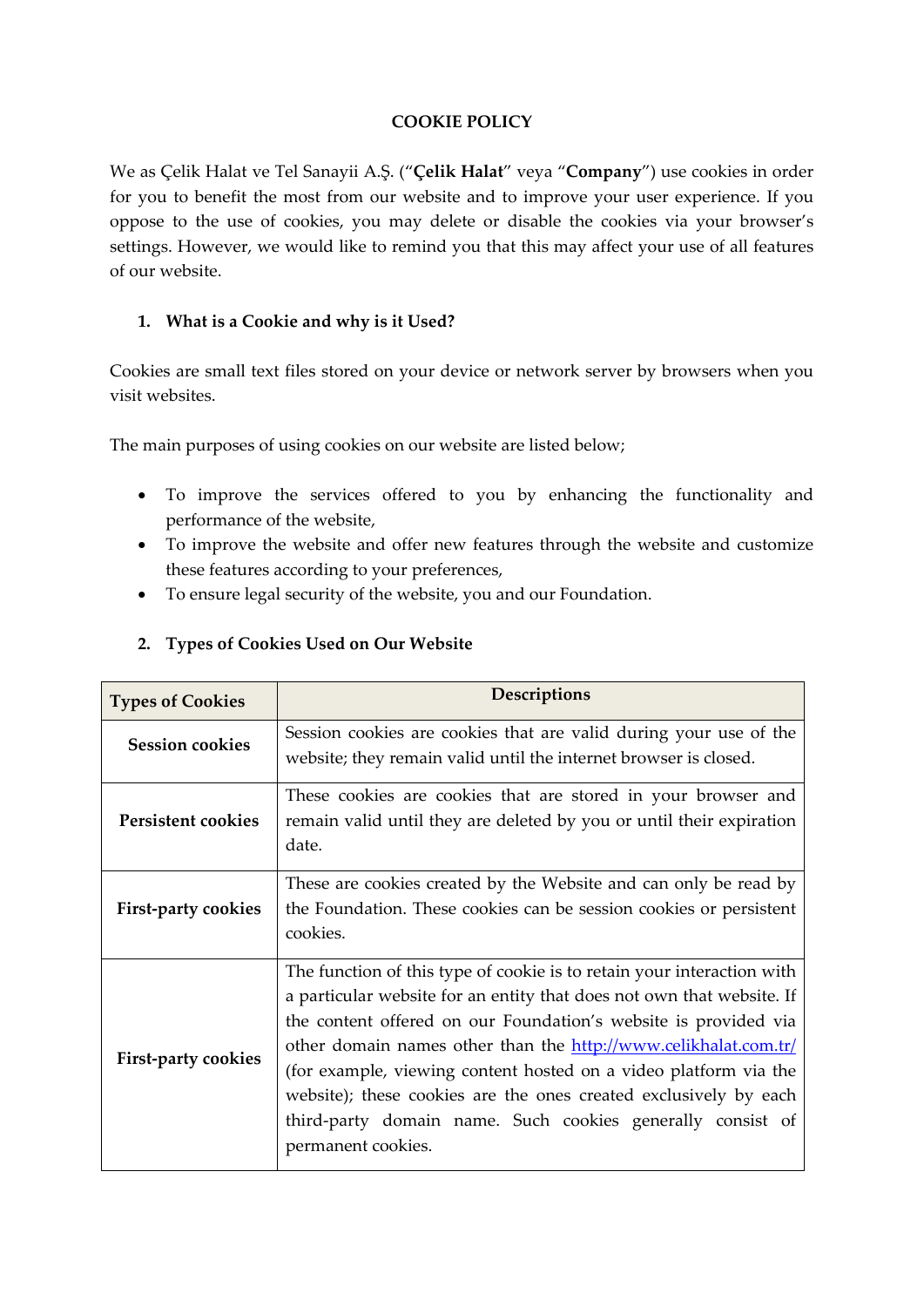## **3. Cookies Used on Our Website**

| Cookie<br><b>Service</b><br>Provider | Cookie<br>Name                   | <b>Cookie Description</b>                                                                                               | <b>Cookie Type</b>      | Cookie<br>Expiry      |
|--------------------------------------|----------------------------------|-------------------------------------------------------------------------------------------------------------------------|-------------------------|-----------------------|
| .celikhalat.<br>com.tr               | <b>ASP.NET</b><br>_SessionI<br>d | Required to identify requests from the<br>same browser during a limited<br>session period while browsing the<br>website | Absolutely<br>Necessary | During the<br>session |
|                                      | gid                              | It is used to assign a unique value for<br>each page visited.                                                           | Performance<br>Cookie   | 1 day                 |
|                                      | $g$ a                            | It is used to distinguish users by<br>assigning a randomly generated<br>number as a customer identifier.                | Performance<br>Cookie   | 2 months              |
|                                      | <b>APISID</b>                    |                                                                                                                         | Targeting               | 2 months              |
| .google.co<br>m                      | <b>SSID</b>                      | Used to serve personalized<br>advertising based on recent searches<br>and previous interactions.                        | Targeting               | 2 months              |
|                                      | <b>NID</b>                       |                                                                                                                         | Targeting               | 6 months              |
|                                      | <b>SID</b>                       |                                                                                                                         | Targeting               | 2 months              |
|                                      | <b>SAPISID</b>                   |                                                                                                                         | Targeting               | 2 months              |
|                                      | <b>HSID</b>                      |                                                                                                                         | Targeting               | 2 months              |

# **4. Prevention of Cookie Use**

You have the opportunity to customize your preferences in relation to the cookies by modifying your browser settings. Browser manufacturers offer relevant help pages for their own products, please refer to the table below for more information.

| <b>Google Chrome</b>     | https://support.google.com/chrome/answer/95647?hl=en                                         |  |
|--------------------------|----------------------------------------------------------------------------------------------|--|
| <b>Internet Explorer</b> | https://support.microsoft.com/en-us/help/260971/description-of-<br>cookies                   |  |
| <b>Mozilla Firefox</b>   | https://support.mozilla.org/en-US/kb/cookies-information-<br>websites-store-on-your-computer |  |
| Safari                   | https://support.apple.com/kb/PH5042?locale=en_US                                             |  |